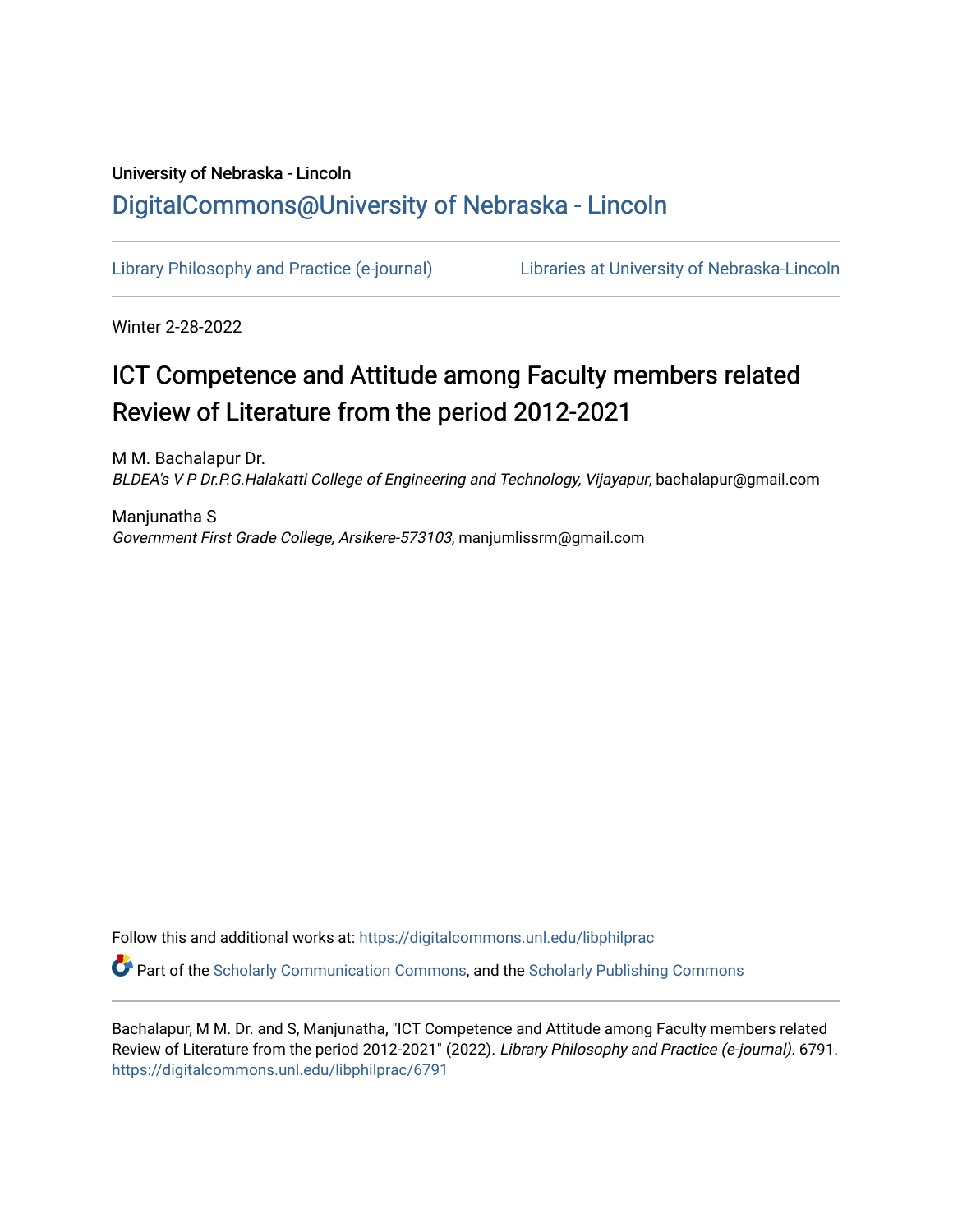## **ICT Competence and Attitude among Faculty members related Review of Literature from the period 2012-2021**

#### **Dr. M M Bachalapur. <sup>1</sup>**

Librarian, B.L.D.E.A's V.P. Dr.P.G.Halakatti College of Engineering and Technology, Vijayapur, Karnataka- 586103, Email: [bachalapur@gmail.com](mailto:bachalapur@gmail.com) , ORCID ID:0000-0003-2402-2477 (Corresponding Author)

#### **Manjunatha S <sup>2</sup>**

Librarian, Government First Grade College, Arsikere-573103, Hassan Dist, Karnataka Email: [manjumlissrm@gmail.com,](mailto:manjumlissrm@gmail.com)

#### **ABSTRACT:**

The Information and Communication Technology (ICT) has become a common place in all areas of life. It is a necessary part of today's world. It provides the opportunity to accelerate, enrich and expand your skills; motivates and engages learners in learning. In fact, culture and society must be adapted to the challenges of the age of knowledge. The spread of ICT has resulted in rapid technological, social, political and economic transformation, which has emerged in a network society organized around ICTs.

The 21st Century is the age of ICT. Throughout the world, there is a tendency to use ICT in teaching learning processes. Educator and learner must gain access to technology to improve learning skills and academic development. The ICT in teaching learning process involves the use of computers, computer software and other devices for processing, transmitting and retrieving data and related services. In this paper it is emphasized on the previous studies conducted on ICT competence and Attitude of faculty members towards using ICT in teaching and learning activities in higher education institutions.

**Key words**: ICT (Information Communication Technology), Technology, E-Resources

#### **1.0 Introduction:**

The technology has changed the world and continues to change things, so it brings not only huge benefits but also difficult challenges. Information and Communication Technology (ICT) is one of the most important elements of today's technology, which is increasingly accepting and developing the world. Growth is partly determined by the ability to develop synergies between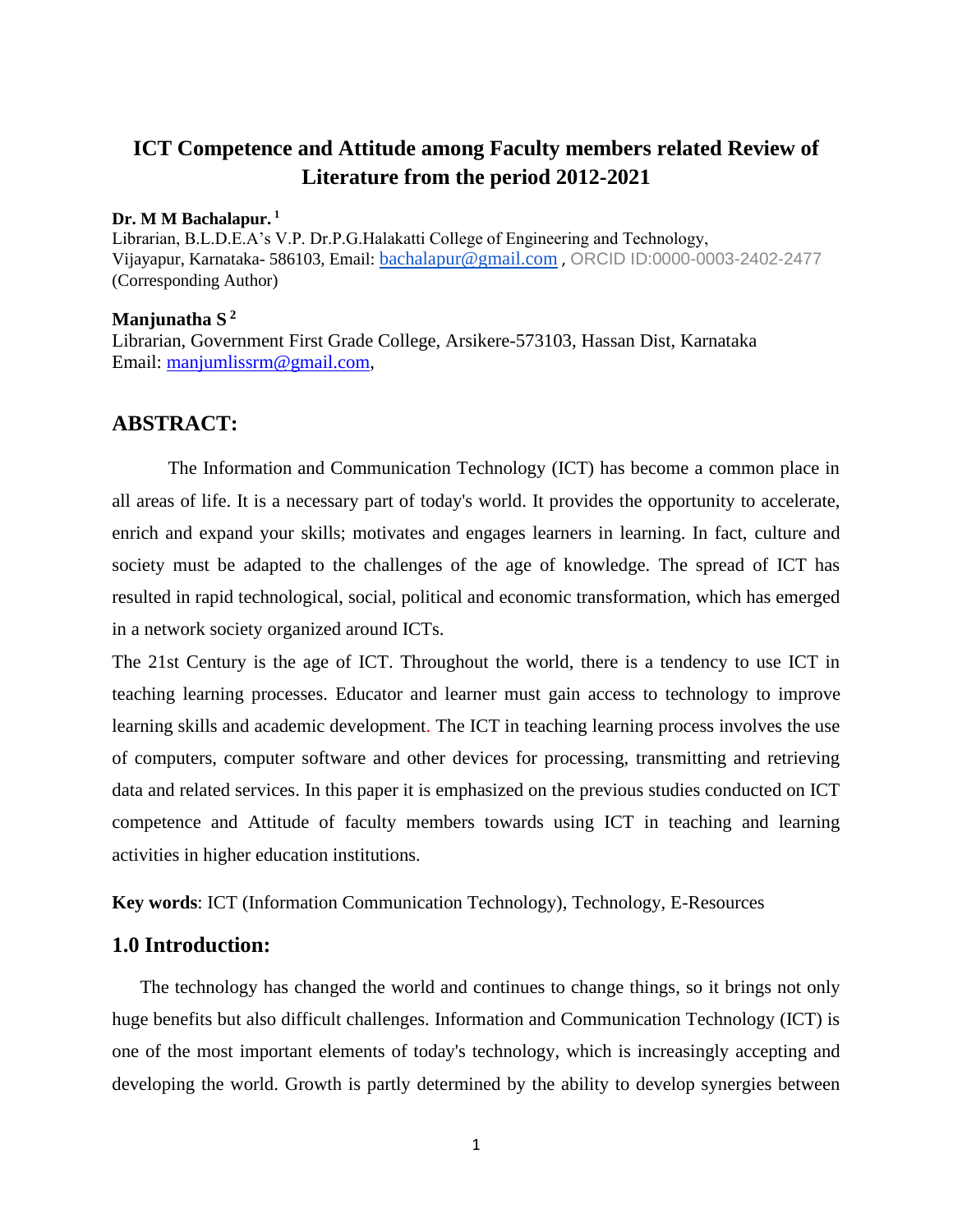technological innovation and human values. The interaction between ICT and the teacher is an important factor that can improve development especially in the education sector.

The use of information and communication technology (ICT) in education plays an essential role. Integrating ICT into both teaching and learning processes is one of the most practical solutions to educational reform. Many countries have successfully integrated ICT into education by creating both students and teachers with careful planning and ICT competence standards.<sup>1</sup>

The main role of teachers is not just being to transmit information and culture but also acts as experts and leaders to motivate learning. This paper highlights the implantation of ICT tools and E-resources in Govt. First Grade College teachers and further explores the impact of ICT in teaching, learning in research papers published within period of 2013-2021followed with benefits and challenges of ICT Competence, accessing the E-resources and attitude of faculty members.

#### **2.0 ICT competency of Faculties in GFGC of university of Mysore :**

Information and Communication Technology competency of faculties in University of Mysore is affiliated to 67 Govt. First Grade Colleges.Those colleges Faculties having good competency and used different ICT Tools for development of teaching, learning and also they are showing different attitude towards the ICT faculties in colleges. Some GFGC colleges having good infrastructure and ICT facilities and also some colleges have less infrastructure and ICT facilities. Faculties also used the smart phones, laptops and Desk computers for Class room PPT presentation, making video study materials, ICT tools, searching the journals, social media, etc.-

#### **3.0 Related work :**

The literature review is conducted using LISA, EBSCO, Google Scholar, Shodhaganga, Research gate and other online databases from 2013 to 2021 on Competency and attitude towards using ICT among faculties of higher education and also made critical analysis of literature review of said period. Following are the reviews of relevant research papers published during 2013 to 2021.

M PrashanthKumari and D Chandran(2013) have conducted "User attitude towards Electronic information resources in the university libraries of Andhra Pradesh" the results of study showed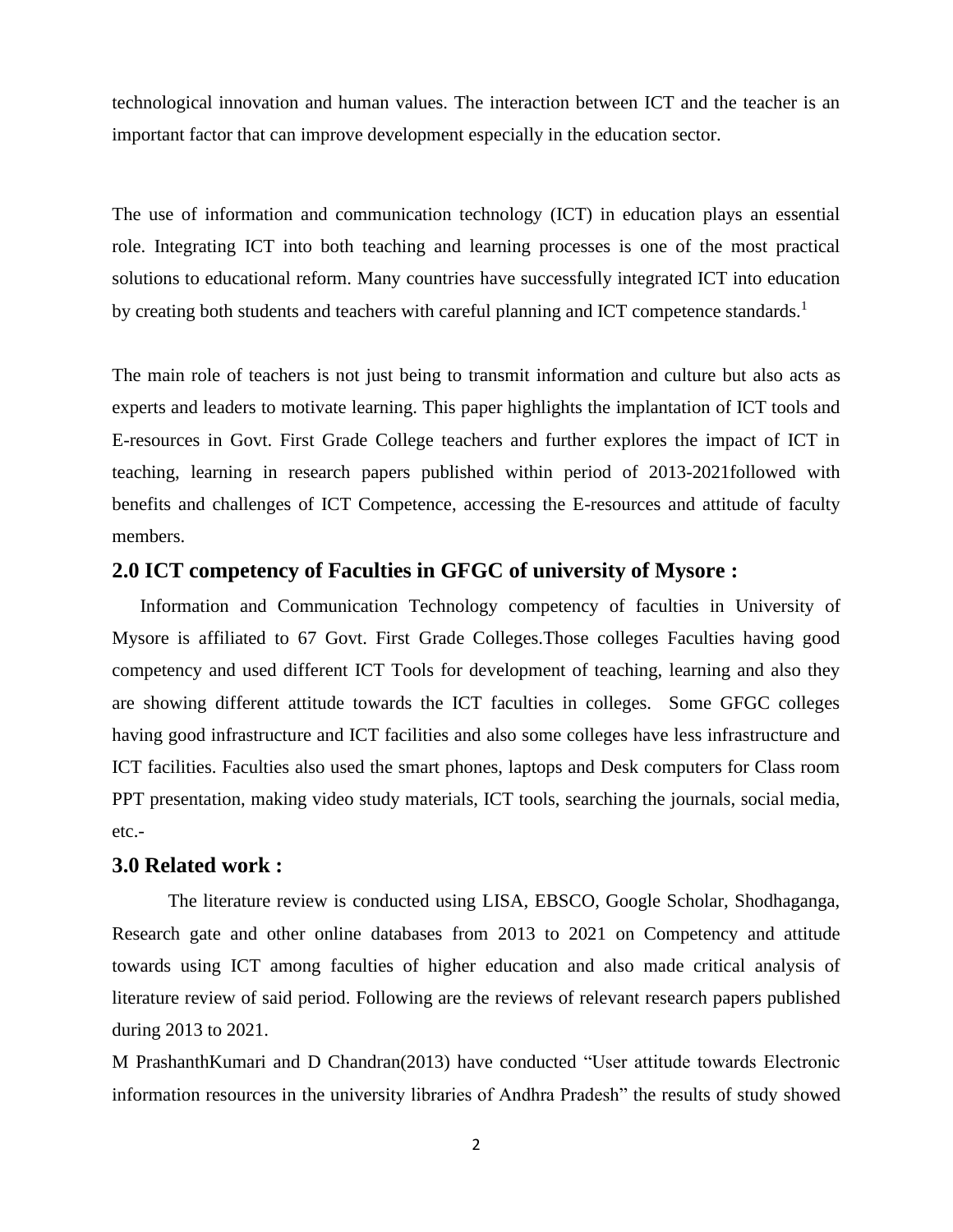that the Information and Communication Technology tools for providing better services to the Students, Research Scholars and Teachers and the activities which were carried out manually in libraries with so much of pain and strain are being carried out smoothly with the help of Information and Communication Technology<sup>2</sup>.

Deepa Bisht(2013) has studied on "Integration of ICT in Teacher Education for Enhancing Competency Based Teaching" the finding of the this study reveals that ICT is becoming an integral element for educational reforms and innovations at secondary schools, this situation calls for an enhancement of pre-service education on ICT for prospective teachers. The paper focuses on the use of integration of ICT into pre service level for both trainees as well as for teachereducators<sup>3</sup>.

Danner, R. B.& Pessu, C.O.A. (2013) the findings of the study showed a low level of ICT usage by the respondents. The lack of access to computers and Internet connectivity within the faculty is worrisome. From the findings, it is clear that the critical factor of institutional provision of ICT infrastructure has not yet been reached. One not only needs the infrastructure available, but also the personal skills in order touseICT<sup>4</sup>.

Jamal Siddiqui (2013) has conducted a study on Usage of ICT products and services by faculty members and research scholars of Shobhit University, Meerut, India and the paper recommends proper training and guidance for use of ICT-based technologies for the optimum utilization of these services by the users. Shobhit University is situated in the rural area of western part of India where students are not aware about ICT application in library services. The study will provide them with guidelines and procedure regarding the available ICT and its application in information transfer $5$ 

Adeyemi I. Idowu and Mary Esere(2013) in their article ICT and higher educational system in Nigeria they opined that Information and communication technologies (ICTs) have become inseparable entities in all aspects of human life. The use of ICT has fundamentally changed the practices and procedures of nearly all forms of endeavor within business, governance and civil service. In education, ICT has begun to have a presence but the impact has not been as extensive as in other fields of endeavor. The moving of the world to digital media and information has made the role of ICT in education to become more important and this importance will continue to grow and develop in the 21st century. Information and communication technology (ICT) is an indispensable part of the contemporary world. In fact, culture and society have to be adjusted to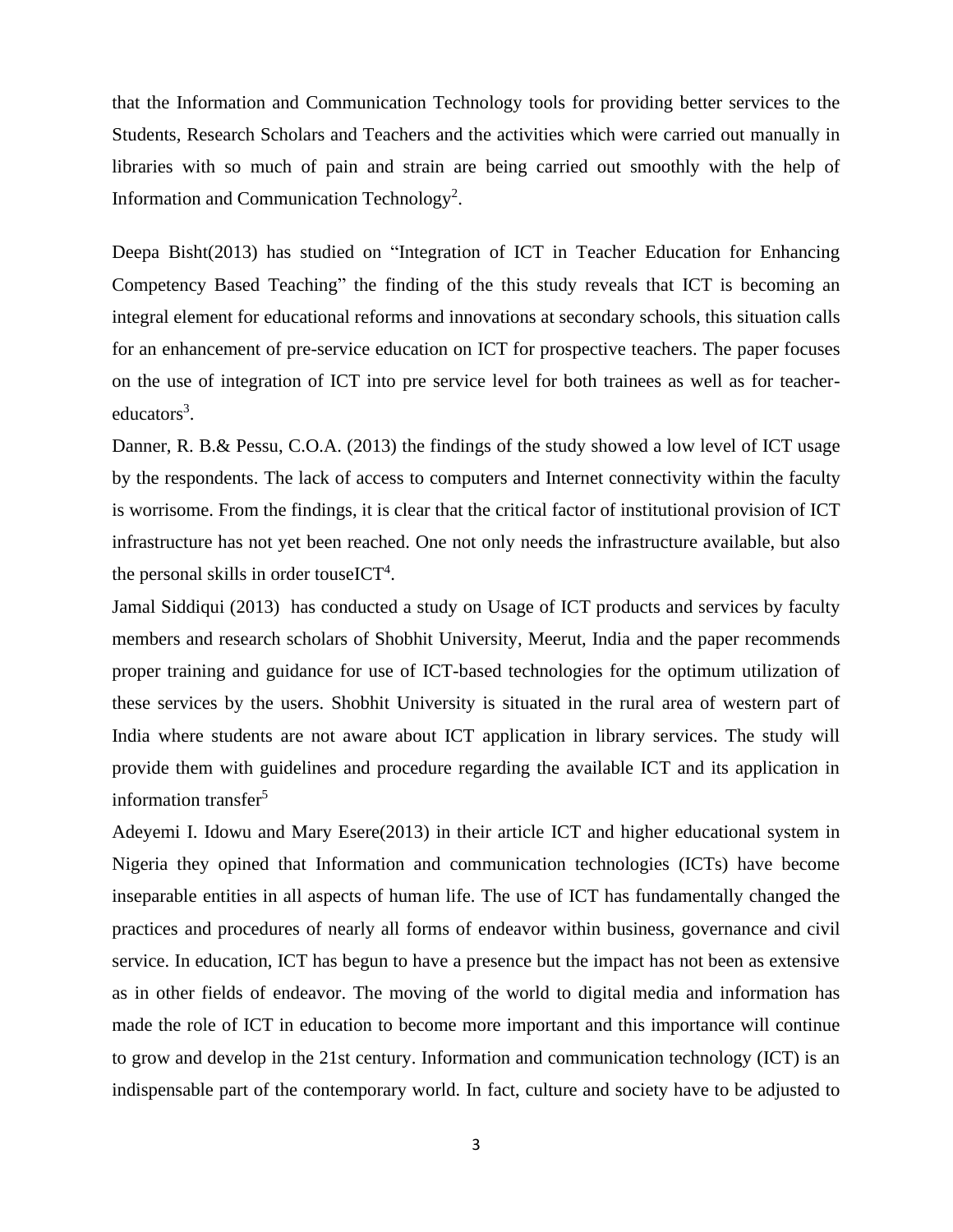meet the challenges of the knowledge age. Undoubtedly ICT has impacted on the quality and quantity of teaching, learning and research in tertiary educational institutions in Nigeria. The various constraints to ICT utilization as a change agent for higher education must received prominent attention, for the ICT to continue playing its lofty role as a change agent for Nigerian tertiary institutions<sup>6</sup>.

Amuche, Chris Igomu& Iyekekpolor, Solomon, A. O. (2014) have conducted a study on "ICT Competence among Teachers of Federal Unity Colleges in North Central Geo-political of Nigeria, the findings of the study revealed that most teachers have personal computers/laptops but have little orno competence in the usage of ICT. It is apparent that the main skill acquired by the teachers is in Word processing which can be attributed to typing of examination, test questions, student record and so on by the teachers. Again, access to internet by the teachers was mainly private indicating inadequacy of the facility in the college. Majority of the teachers rated their ICT competence as low. This indicates that FUC teachers are not sufficiently equipped to integrate ICT into the school system. Finally, it was concluded that major challenges to ICT usage among FUC teachers were related to funding of ICT training, availability of facility and workload on the part of the teachers<sup>7</sup>

AniebietInyangNtui(2014) made a study on Information and Communication Technology (ICT) Usage and Undergraduate Students Study Habits in Universities in Cross River State, Nigeria. The study found that Cross River State; information literacy should be taught as a general course in first year in universities in Cross River State; parents should endeavour to provide ICT gadgets with internet connectivity for their children at all levels of education and also monitor them to be sure that these ICT gadgets are used positively; students should learn to use social networking sites constructively; mobile phones in the classroom should not be banned but should be welcomed with open arms and used as a teaching tool and not a means of distraction as so many teachers perceive them to be; use of University of Caliber e-library by students should be cost-free<sup>8</sup>.

Parameshwar S and Shankar Reddy Kolle(2015) have studied on Use of Internet and ICT Competency among the Teachers of University of Horticultural Sciences, Bagalkot, Karnataka State, India This study is conducted to assess the use of Internet, purpose of use, level of satisfaction with interent based resources and ICT competency among the Teachers of University of Horticultural Sciences, Karnataka State, India. Online questionnaire were designed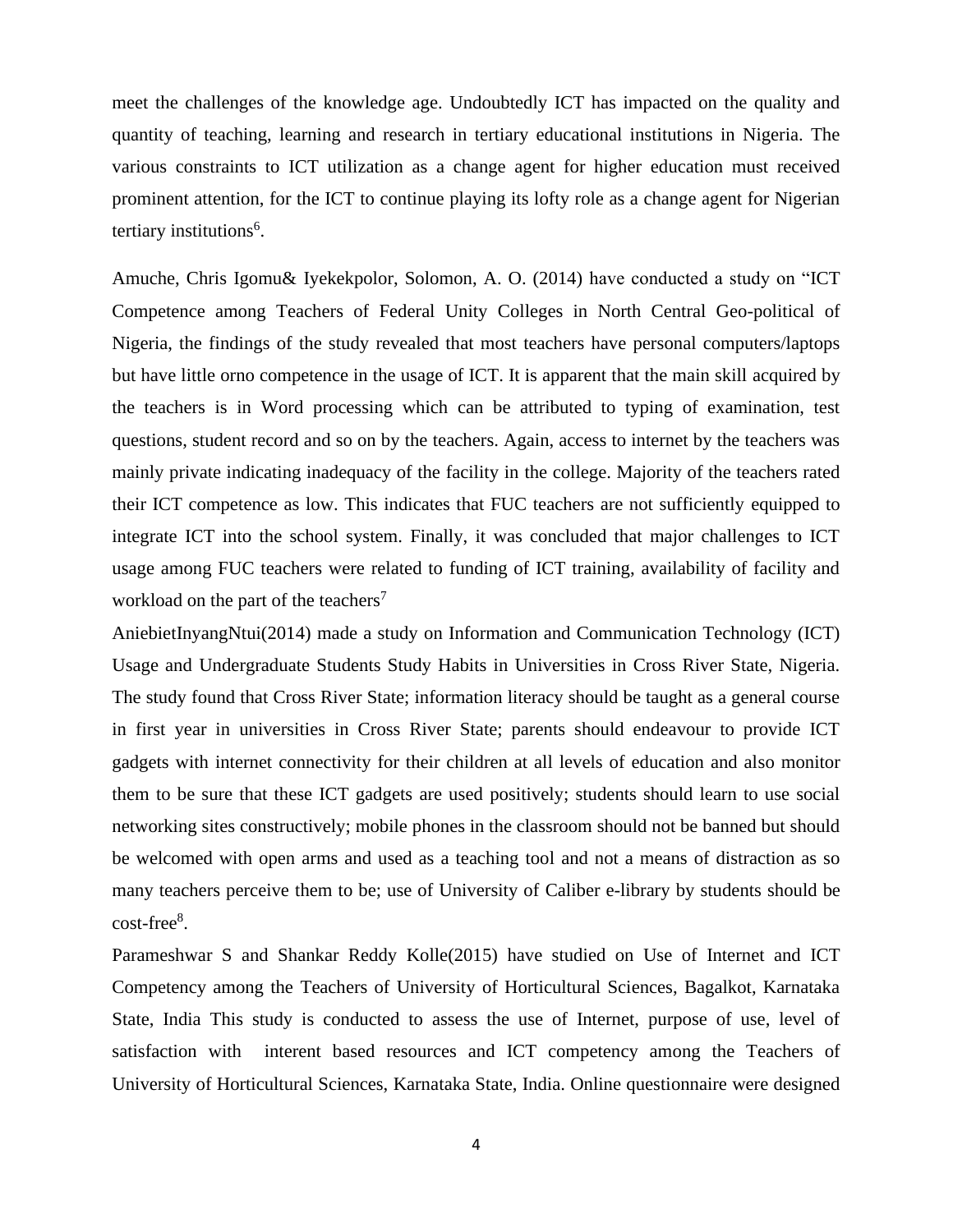using Survey Monky free application software. Questionnaire was sent to the email IDs of the 220 teachers, who are working in university affiliated colleges in the month of March, 2015. 108 (49.09%) teachers are responded to the online questionnaire. Responses were collected in the month of May, 2015. Findings of the study indicate that majority of the teachers use computer daily and M S Word is most used office application among them<sup>9.</sup>

Fakhra Aziz (2015) has conducted a study on Teacher's Information, Communication Technology Competence and Their Attitude toward Use of Computers in University Of The Punjab. The study results showed that basic and advanced level ICT training is necessary for the teachers in the university to improve their ICT competence & promote their attitude towards use of it. It is suggested that further in depth research studies should be conducted to explore the correlation of ICT competence & teachers attitudes and to find out the factors that lies behind the correlation of both variables $^{10}$ .

T.Sureshkumar and Geetha V (2015) conducted a study on Usage Of Electronic Resources Among Science Research Scholars In Tamil Nadu Universities. The researchers of the study opined that electronic Information resource plays an important role in the field of science, engineering, medicine and humanities. Electronic access to technical journals has become an important and a valuable tool for researchers, students and faculty. In this view the full time Research Scholar in science prefers to use electronic resources available in the different forms in the universities library. Also there is a constructive suggestion for developing an automated electronic library system and increased electronic resources with improved library services $^{11}$ .

Velmurugan V. Senthur, Dr. Amudha G(2015) have made a study on Use of ICT Based Resources and Services Among the Users of Arts and Science Colleges in Virudhunagar District: A Study. The paper explains about the ICT resources and their use by the faculty members, research scholars and students in the Arts and Science colleges of Virudhunagar District. Developments in ICT have made significant impact on all spheres of human life. The data is collected through a questionnaire to study the information need for the faculty members, research scholars and various students in Arts and Science colleges of Virudhunagar District. This paper describes the use of ICT based resources and services by the faculty members, research scholars and students. This paper discussed the awareness adequacy, purpose, usefulness, and satisfaction level of using ICT based resources among the users of arts and science colleges in VirudhunagarDistrict.ICT has introduced new methods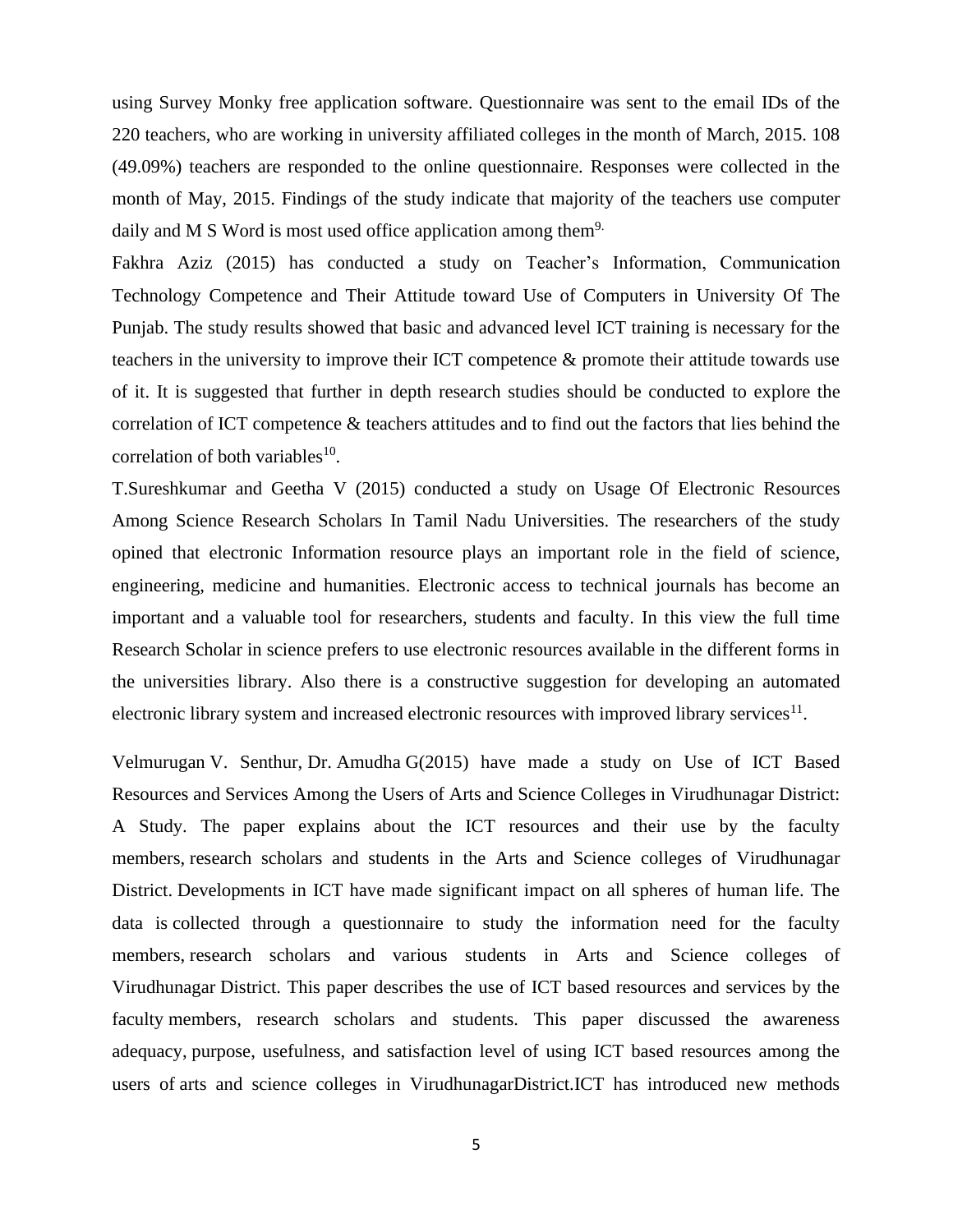of teaching and conducting research in education facilities for online learning, teaching and research collaboration. This paper has revealed that the ICT available in Arts and Science Colleges in Virudhunagar District are more helpful in fulfilling their information  $\text{needs}^{12}$ .

Kpolovie, P. J. &Awusaku, O. K.(2016) from their study they have mentioned that ICT Adoption Attitude Of Lecturers studied ICT facilities are significantly more accessible the Federal university (University of Port Harcourt) than the State university (Rivers State University of Science and Technology). University management should motivate and encourage lecturers to participate in ICT training programs, lecturers especially highly experienced should be well motivated to develop their ICT competence. This new communication tends to lessen the sense of segregation and open access to knowledge because ICT offers access anytime and anywhere by making possible asynchronous learning possible. Online course materials, for example, can be accessed 24 hours a day, seven days a week. ICT-based educational delivery like educational programming broadcast over radio and television, dispenses education without the need for all learners and the instructor to be in one location<sup>13</sup>.

Abimbola Oyedele Ojeniyi and Airen Edale Adetimirin (2016)5 explored the impact of Information and Communication Technology (ICT) literacy skills on electronic information resources (EIR) use among lecturers of two private universities in Oyo State, Nigeria. Their research reinforced the fact that availability and utilization of electronic information resources is the gateway to information seeking and acquisition which in turn support teaching and research. The study rejected the null hypothesis and concluded that ICT literacy skills had a positive influence on utilization of electronic resources by faculty members. It also implied that ICT literacy skill of lecturers is directly proportionate to the rate of electronic resources use. The authors recommended that with disrupted power supply and good internet connectivity, EIR can be facilitated further<sup>14</sup>.

R.Vadivukkarasi and Kavitha S(2016) have conducted a survey on Utilization Of ICT Among The Faculty Members And Students Of Dental Colleges Affiliated To MGR Medical University In Chennai: A Study. The study is at the 'microlevel' and the seekers of information are the undergraduate, post-graduate students and teachers of the selected colleges and Universities of Chennai. They generally search for information/literature to follow up their classroom lectures, to prepare for discussions and seminars on specific issues and of course, to write up assignments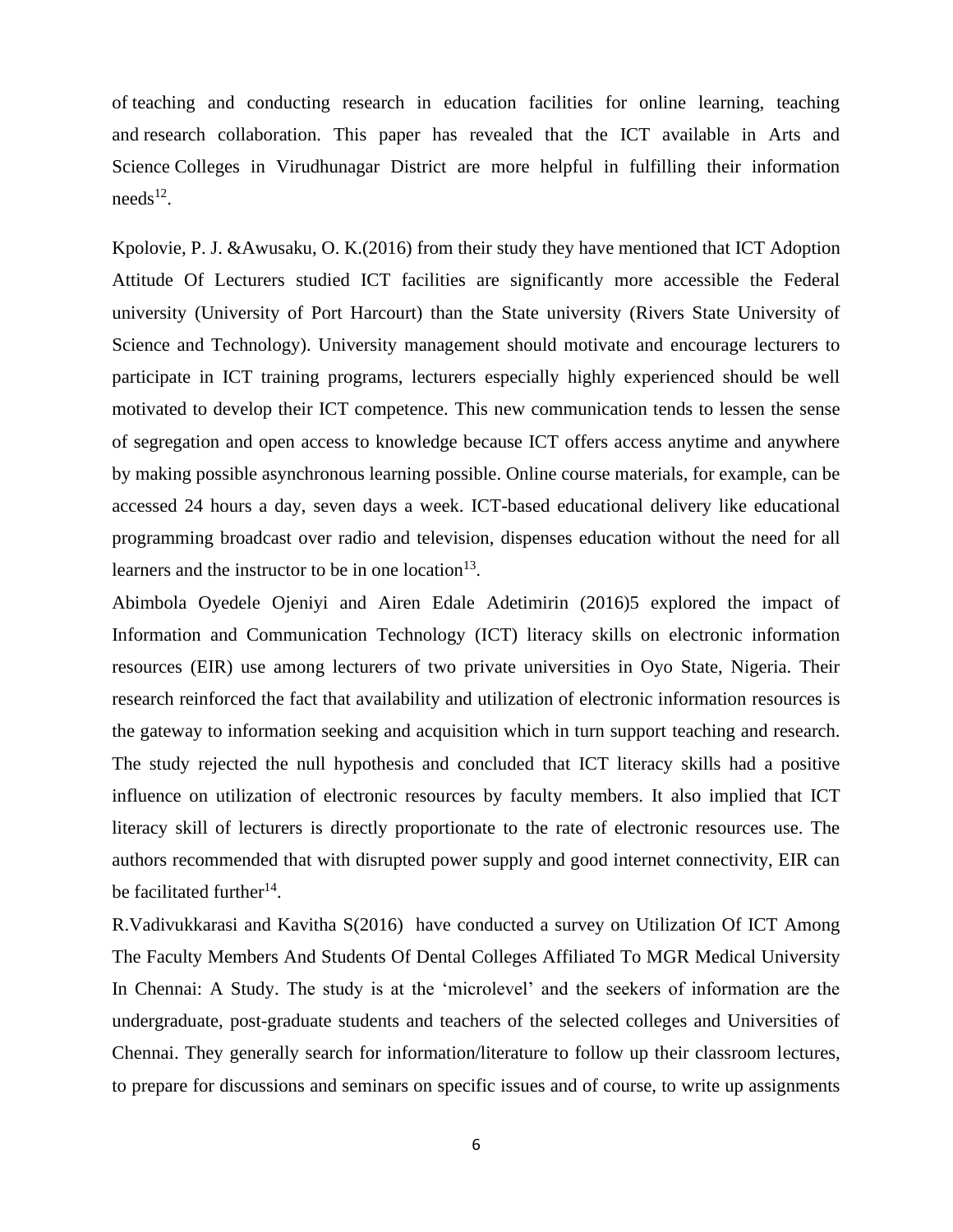and project reports. They might also look for information in general and subjects of special interest to them. They might also be preparing for competitive examinations in search of a fruitful career<sup>15</sup>.

Omotunde Oluwatobi. I, Ajieifeoma Abigail (2017) has studied on Information Communication Technology Training Needs of Academic Staff in Universities in Ekiti State, Nigeria and this study shows that the use of electronic resources has in recent time been adopted by most higher learning institutions in Nigeria. However the appropriate training for academic staff on how well to integrate it into their research output, learning and teaching process is at a worrisome state. Hence, the aim of this study was to investigate academic staff training needs on the use of information communication technology<sup>16</sup>.

Arpita Sharma (2018) has studied Information Communication Technology (ICT) utilization pattern By university teachers. The survey was carried out in 2018 on University teachers of GBPUA&T, Pantnagar. Simple random sampling was used for the study. A total of 40 University teachers were selected for the study. A semi-structured interview schedule was developed to study the utilization pattern of ICTs. Data revealed that 42.5 per cent of respondents were Professors followed by Associate Professors (30 per cent) and Assistant Professors  $(27.5 \text{ per cent})^{17}$ .

Ramesh P and Dr. C Baskaran(2018) have found that from their study on Use of electronic information resources on Engineering and technology among the faculty Members in the engineering institutions in Coimbatore district is that with the advent of computer age along with the new technology and applications, libraries and information centers have been blessed with electronic information resources and therefore, the libraries are gradually shifting towards the electronic mode. As such libraries are now increasingly involved in creating and acquiring electronic resources<sup>18</sup>.

Dhirensinh Ranjitsinh Matilda (2018) conducted a survey on ICT Skills And Competency Of Library Personnel's In Degree Engineering Colleges Of Gujarat State: A Study, this study was taken up for organizing the critical role that the librarians play in the library for innovation and also recognizing the increased need to understand their behavior towards new ICT's in their professional's life as adopters within the library setting. In this background, the study has been taken up with the primary objective of studying the library personnel's skills and competencies towards information and communication technology<sup>19</sup>.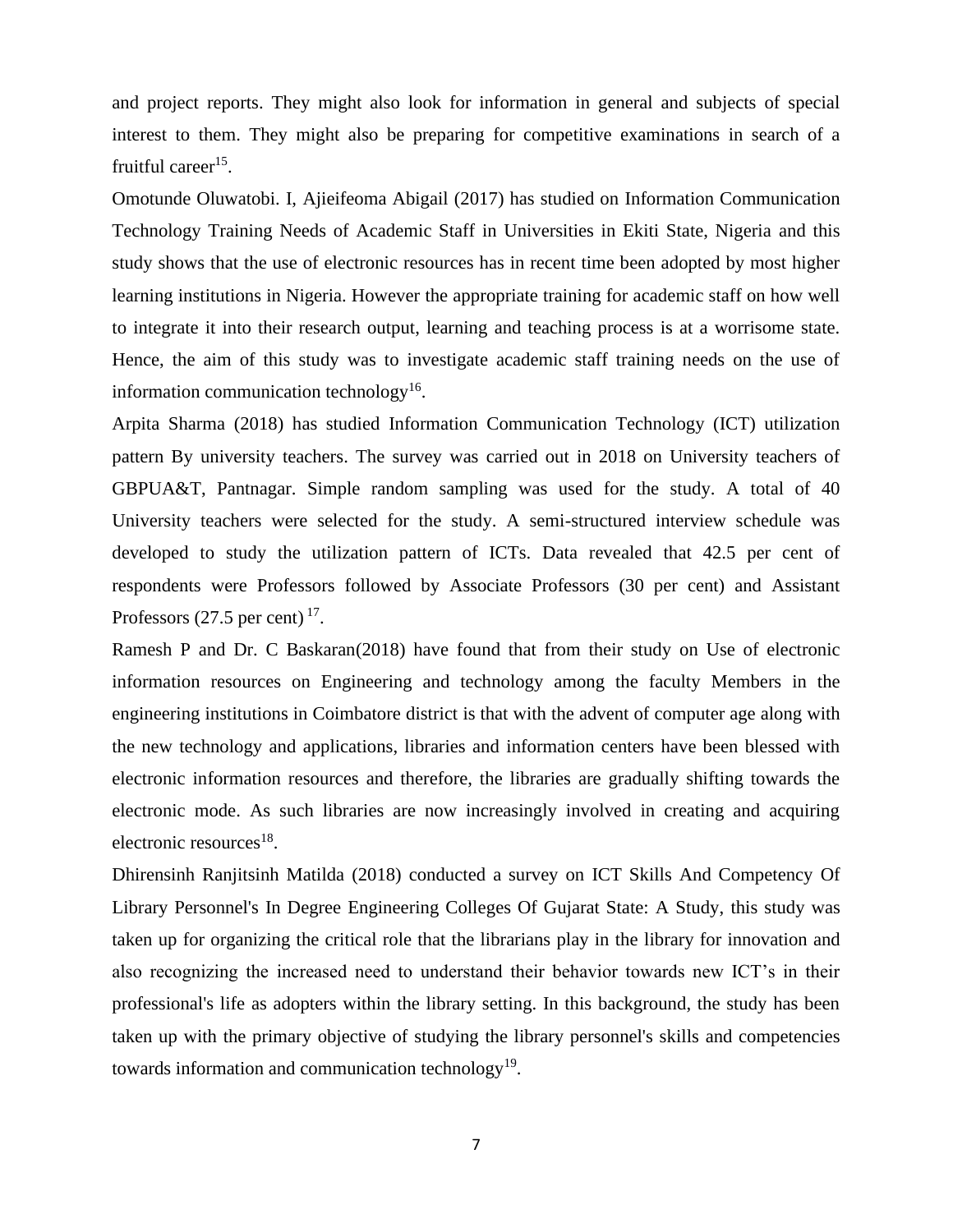Lokachari, Lakshmipathi; Ponnudurai, R. and Ravichandran, P (2018) have done a study on Use of ICT Resources and Services by the Faculty Members of Engineering Colleges in Chittoor District, Andhra Pradesh: A Study. The study made an attempt to know the use of ICT resources and services by the faculty members of engineering colleges in Chittoor District, Andhra Pradesh. The researcher selected 982 samples in various colleges. Standard questionnaires are used to collect the primary data. The main objectives of this study is to know their attitude about ICT, the type of search engines used, the motivating factors to use ICT resources and services and frequency usage of internet. Result found that most of the respondent have highly use the ICT resources and services $20$ .

M Prasad and Dr. C. Baskaran (2019) have conducted a study on Use of Electronic resources on scholarly information access by the access the faculty members of the state universities in South Tamilnadu. The results of the study revealed that Libraries today, buy licenses for an everincreasing number of information resources from an array of publishers and providers and use diverse technologies for information delivery. In addition, a trove of relevant resources is freely available on the web for libraries to incorporate into their e-collections and to make them readily available to their users. Materials may be in print and/or electronic form; formally and/or informally published, and freely accessible via the Internet<sup>21</sup>.

Adetola Ayotunde Kehinde and Abubakar LanreFolorunsho (2019) have studied on ICT Competence and The Use Of E-Resources Among Faculty Members In Ilorin Metropolis The study investigated Information and Communication Technology (ICT) competence and the use of electronic resources by university faculty members in Ilorin metropolis, Nigeria The findings generally revealed that there is a significant relationship between ICT competence and the use of e-resources based on the type of e-resources preferred and purpose of using e-resources by faculty members in Ilorin metropolis $^{22}$ .

Hemesha Hebbandi Nagappaand Santhosh Kumar K.T(2020) have conducted a study on Competencies and Attitude in use of ICT among Librarians of Govt. and Aided First Grade Colleges affiliated to University of Mysore. The study revealed that the librarians having positive attitude and also have good competencies towards using ICT resources and also opined that ICT facilities and its applications in the libraries make users to get instant information from variety of information resources and services and made librarians to update on par with the latest developments in its library applications $^{23}$ .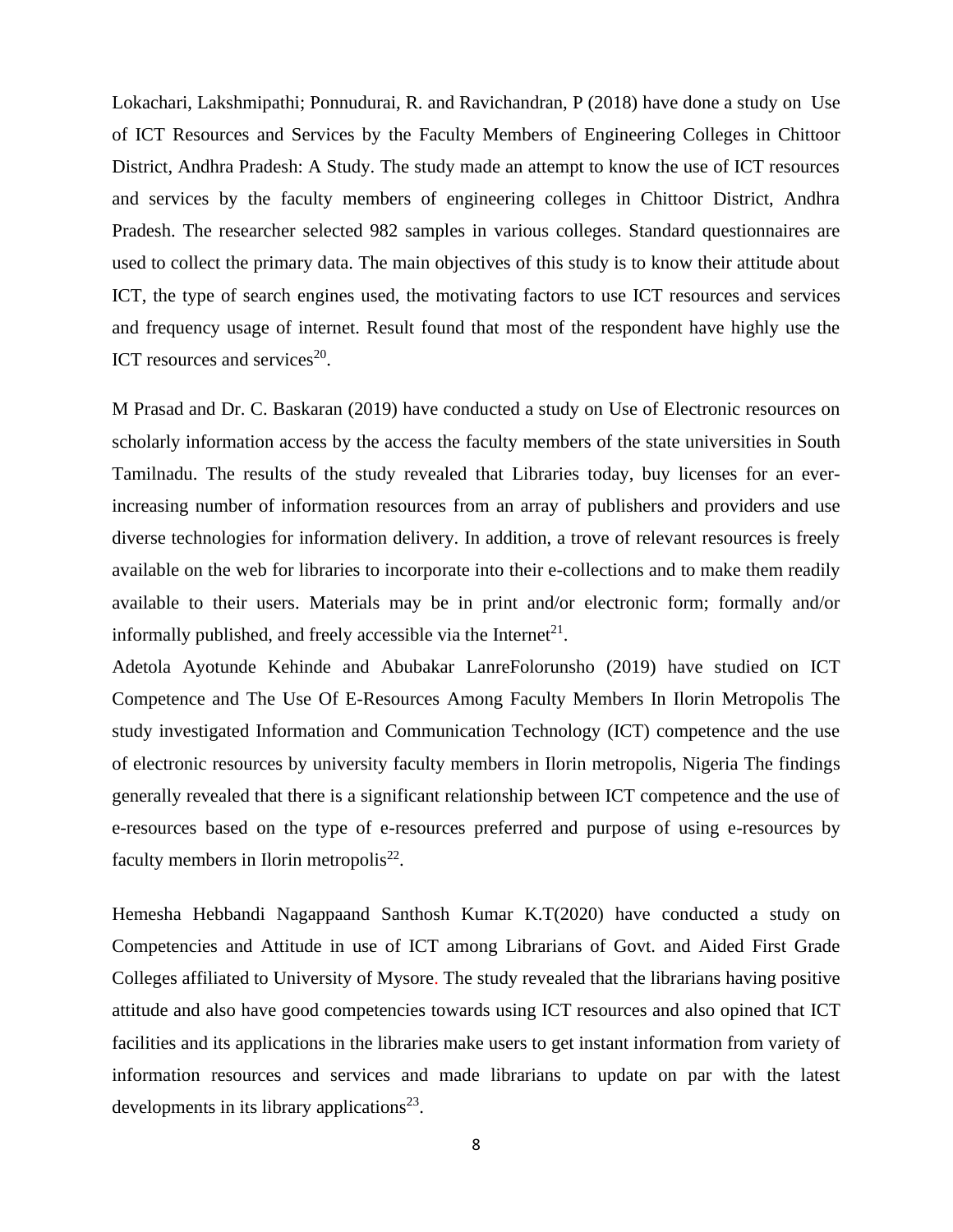Muhammad Muhammad Suleiman, AdamuTijjaniYahya & Mohammed Tukur (2020) have expressed their opinion in their article Effective Utilization of ICT Tools in Higher Education. The Information and communication technologies (ICTs) in all facets of life have become ubiquitous institutions. Over the past twenty years, the utilization of ICT has profoundly altered the processes and procedures of almost all aspects of business and governance effort. Education is a highly socially-focused practice and quality education has historically been connected to strong teachers with high levels of personal interaction with learners. Utilizing ICT in higher education lends itself to more learning environments focused on students. With the world rapidly evolving into digital media and information, however, the role of ICT in higher education is becoming increasingly important and will continue to grow and evolve in the 21st century. Efficient utilization ICT in Higher Education, along with the use of ICT in the teaching and learning process; consistency and accessibility of education; encouragement to learn About learning $^{24}$ .

S V Symonenko, N V Zaitseva, M S Vynogradova, V VOsadchyiand A V Sushchenko (2020)have studied on Application of ICT tools in teaching American English for computer science students in the context of global challenges. It is stated that informal education environments, distant learning platforms, virtual reality environments, artificial intelligence applications and collaboration platforms are to be mastered by Ukrainian undergraduates. Certain peculiarities of choosing and studying British and American English course by students of ITspecialties at three Ukrainian universities are given: the course choice procedure, the reasons for course preference, and the syllabus content. The best technologies, applications and tools for classroom activities and independent learning are substantiated. specific examples of their application for British and American English course learning are presented. The transferability of the skills inculcated in the course participants through implementation of the certain tools is founded $^{25}$ .

The study executed by Adeola Oladele Ogunsanya and Olayinka Buraim (2020) on ICT Literacy Skill and Electronic Resources Utilization among Academic Staffs of Olabisi, Onabanjo University. The study recommended that special notice board through the library should be created across faculties in the university on lists of electronic resources and how to assess them. Not only that, the university management should made fund necessarily available either through TETFUND intervention or other means for subscription of more scholarly

9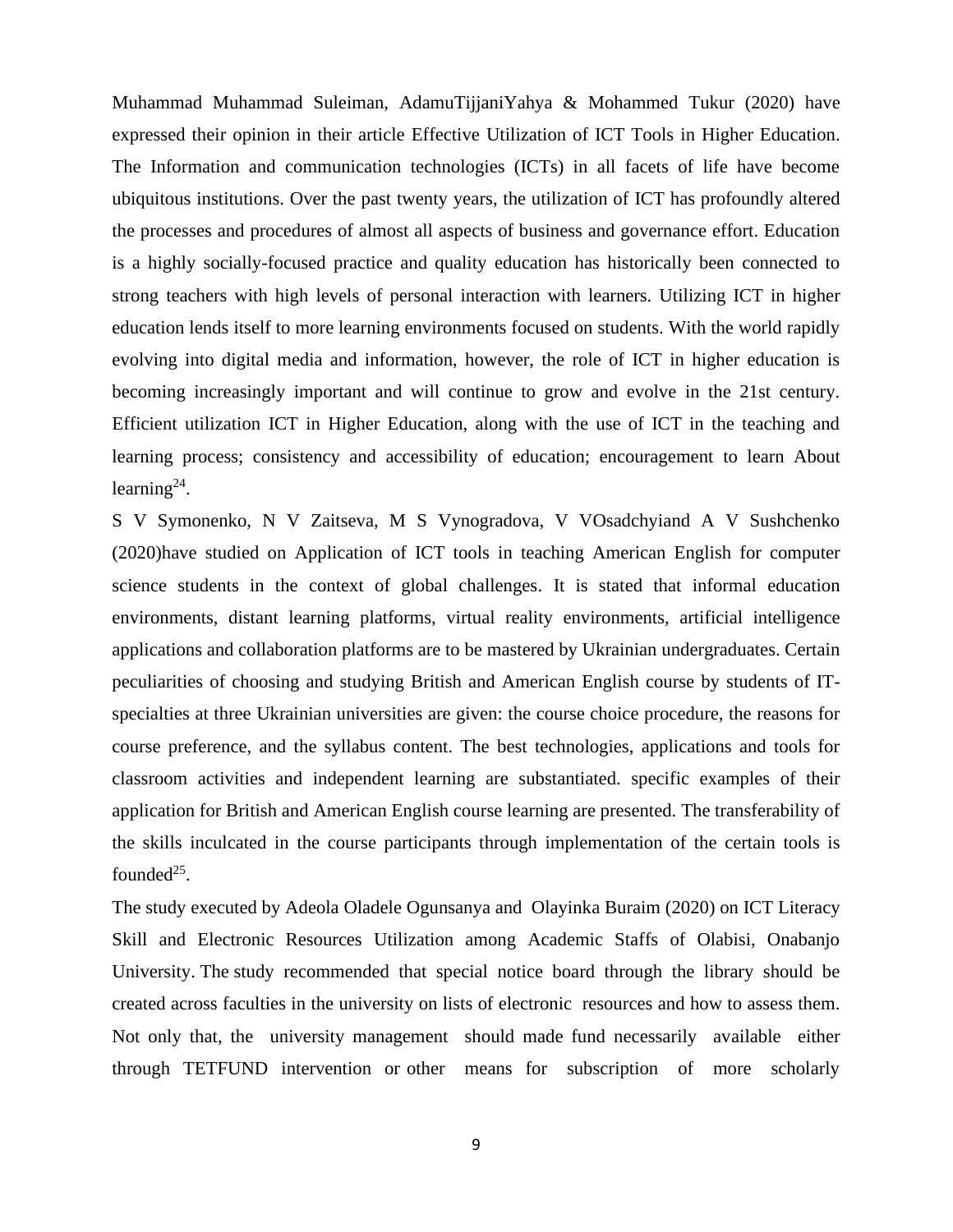electronic information resources and databases in order to build a strong collection of eresources in the library for the usage among its clientele including the academic staffs<sup>26</sup>.

CA Dhaarna Singh Rathore , Anshu Agarwal& Vikram Singh Rathore (2020) have studied on Analysis of Impact with respect to Using ICT Tools in Teaching/ Learning during COVID -19 Pandemic in India. The major aim of this study is to find out factors affecting the use of ICT in education and to provide for future research in the same direction. The study also aims at finding the awareness of ICT tools among the trainers/ educators and students/learners. It was found that due to pandemic and subsequent lockdown, students and teachers have to use these tools to avoid any kind of loss in the teaching-learning progress. Video Conferencing Platform "Zoom" is the most used application during this pandemic and is mostly used by students. The study has given leads to further investigation on ICT usage in the Indian scenario. $27$ 

[Reuben Akwaowoa](https://papers.ssrn.com/sol3/cf_dev/AbsByAuth.cfm?per_id=4790697)nd Newman Enyioko (2021) have made a survey on Effective ICT Skills and Use of Electronic Information Resources by Lecturers in Captain Elechi Amadi Polytechnic, Port Harcourt, Nigeria. This study examined the influence of effective ICT skills on the use of electronic information resources by lecturers in Captain Elechi Amadi Polytechnic, Rumuola, Port Harcourt, Nigeria The study also found conclusively that effective ICT skills significantly influence electronic information resources used by lecturers in tertiary institutions. The study recommends that the e-library unit of tertiary institutions should exploit the selective dissemination of information to attract all the academic staff to different forms of information resources and databases available on the library portal $^{28}$ .

#### **4.0 Findings:**

From above discussion on previous literature on ICT competencies and attitudes of faculty members in higher education institutions, the following findings are made.

- 1. The literature review revealed that the faculties of higher education institutions are having good ICT competencies.
- 2. The study also opined that teaching professionals of studied literature are using ICT and its applications daily.
- 3. It is found from the above studies is that the ICT is playing major role in Higher Education.
- 4. Higher education Institutions and faculties are adopting ICT tools such as Google meet, Zoom, flip grid, kahoot, webex meet for teaching and learning activities.
- 5. Faculty member needs proper training programmes on ICT and its applications.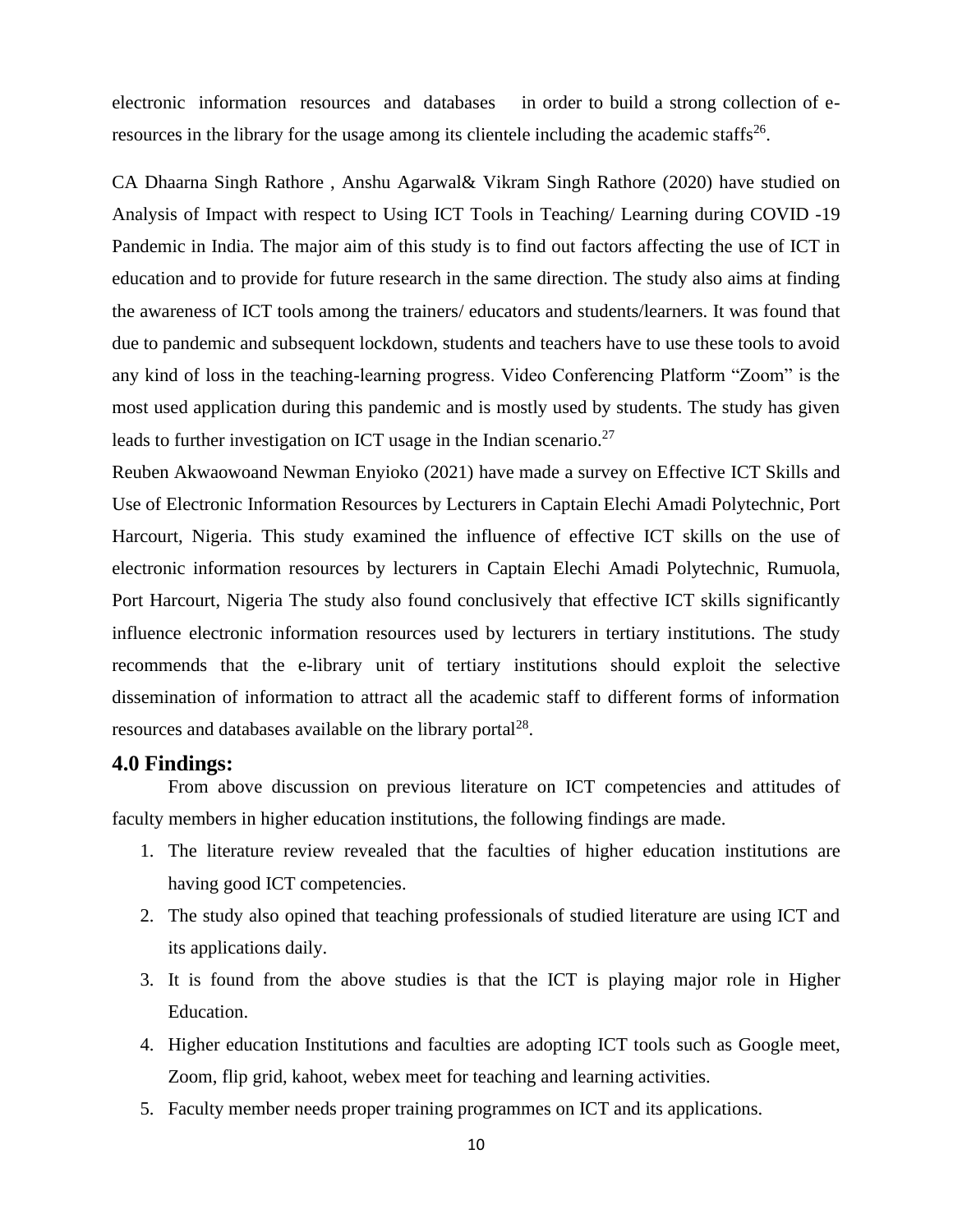6. Government/Competent authority should provide the necessary ICT infrastructure for higher education institutions to improve the effective learning and teaching activities.

## **5.0 Suggestions and Challenges:**

In recent time recorded enormous increase in ICT in higher education, teachers using technology assisted teaching and learning activities for better learning experience. ICT offers no. of applications and services in teaching and learning field. Hence, teaching community have to get benefit from technology for to create creative and better learning environment and it is essential for today's education system. At the same time teachers make themselves technology friendly persons and they have to use the ICT in their academic activities, it is the major challenge and teachers can overcome this by taking training programmes. Institutions also need to organize proper training programmes on ICT to strengthen the teaching community.

### **6.0 Conclusions:**

ICT facilities and its applications in the higher education institutions make users to get better teaching and learning environment and it also makes faculty members as well as students to get newer information and explores to new learning and teaching methodologies and unconventional learning activities. Using ICT faculty members getting latest information easily and they are using its applications in academic activities. In spite of having positive attitude and good competencies towards using ICT and its applications, teacher should needs further training on ICT for its effective usage in the teaching and learning activities. In this sense, teachers have to be ready to make use of the possibilities offered by Information and Communication Technology in the field of education.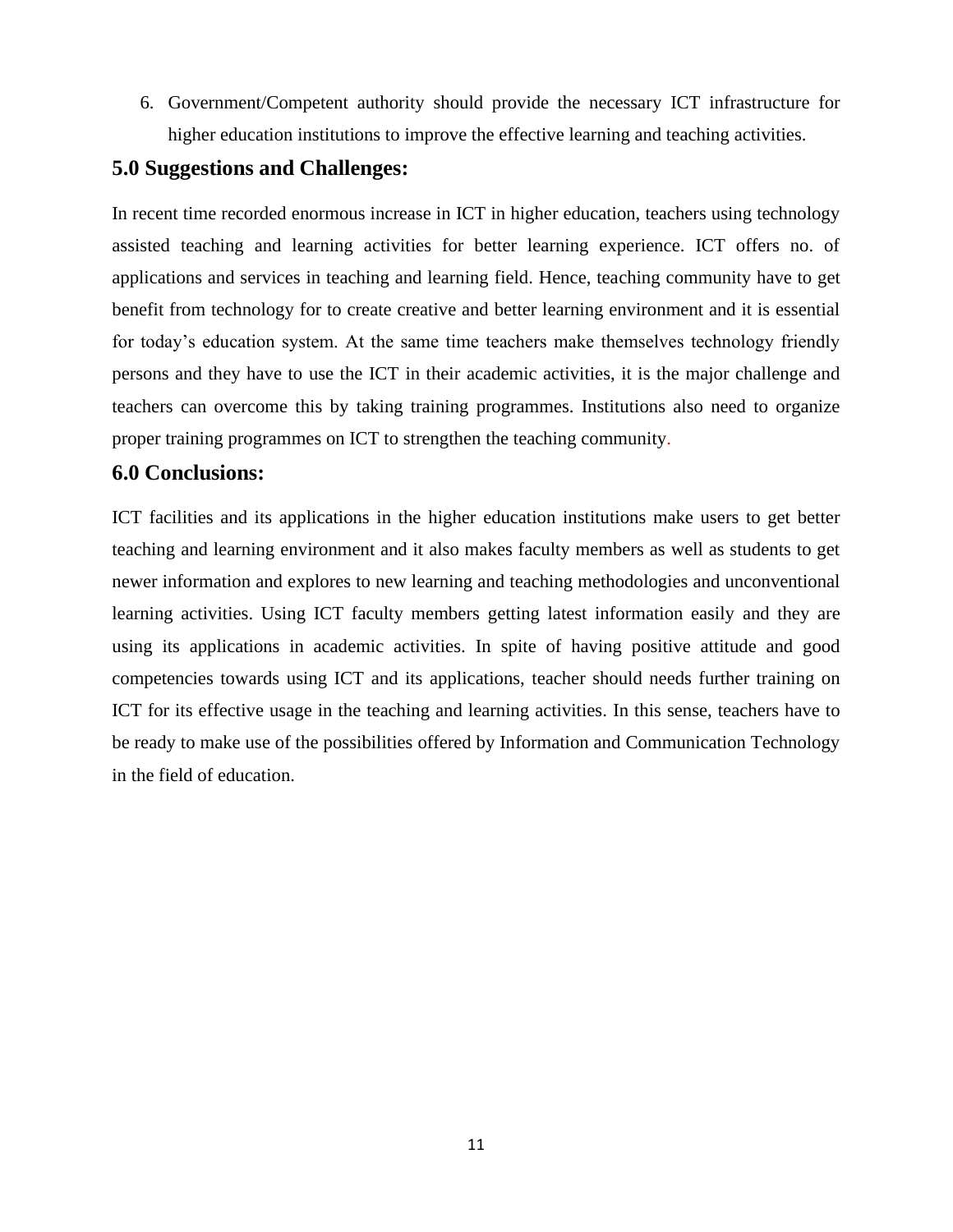#### **References**

- 1. Ulka, Toro (Gulavani) & Millind, Joshi(2012). ICT in Higher Education: Review of Literature from the Period 2004-2011, International Journal of Innovation, Management and Technology, 3(1), 20-23[.http://www.ijimt.org/papers/190-M633.pdf](http://www.ijimt.org/papers/190-M633.pdf)
- 2. PrashanthKumari, M., & Chandran D.(2013). User attitude towards Electronic information resources in the university libraries of Andhra Pradesh, <https://shodhganga.inflibnet.ac.in/handle/10603/185196>
- 3. Deepa, Bisht(2013). Integration of ICT in Teacher Education for Enhancing Competency Based Teaching at the Gitarattan Institute of Advanced Studies and Training, Rohini, Delhi, India, An International Journal of Educational Technology, 3, 01-10, <https://ndpublisher.in/admin/issues/tlv3n1a.pdf>
- 4. Danner, R. B., &Pessu, C.O.A. (2013). A Survey of ICT Competencies among Students in Teacher Preparation Programmes at the University of Benin, Benin City, Nigeria, Journal of Information Technology Education: Research, 12, 33-49, <http://www.jite.org/documents/Vol12/JITEv12ResearchP033-049Danner1160.pdf>
- 5. Jamal, Siddiqui (2013). Usage of ICT products and services by faculty members and research scholars of Shobhit University, Meerut, India, International Journal of Library and Information Science, 5(10), 362-369,

[https://academicjournals.org/article/article1381238726\\_Siddiqui.pdf](https://academicjournals.org/article/article1381238726_Siddiqui.pdf)

6. Adeyemi, I. Idowu & Mary, Esere(2013). ICT and higher educational system in Nigeria, Information and communication technologies (ICTs), Mediterranean Journal of Social Sciences, 3(3), 41-45,

[https://www.researchgate.net/publication/287767237\\_Information\\_and\\_Communication\\_](https://www.researchgate.net/publication/287767237_Information_and_Communication_Technology_ICT_in_Nigerian_Educational_System/link/5d247b7e92851cf44072b448/download) [Technology\\_ICT\\_in\\_Nigerian\\_Educational\\_System/link/5d247b7e92851cf44072b448/do](https://www.researchgate.net/publication/287767237_Information_and_Communication_Technology_ICT_in_Nigerian_Educational_System/link/5d247b7e92851cf44072b448/download) [wnload.](https://www.researchgate.net/publication/287767237_Information_and_Communication_Technology_ICT_in_Nigerian_Educational_System/link/5d247b7e92851cf44072b448/download)

- 7. Amuche, Chris Igomu & Iyekekpolor, Solomon, A., O. (2014). An Assessment of ICT Competence among Teachers of Federal Unity Colleges in North Central Geo-political of Nigeria, American International Journal of Research in Humanities, Arts and Social Sciences (AIJRHASS), 2014, 2 (5),
- 8. Aniebiet,m Inyang Ntui(2014). Information and Communication Technology (ICT) Usage and Undergraduate Students Study Habits in Universities in Cross River State, Nigeria, Library, Philosophy and Practice,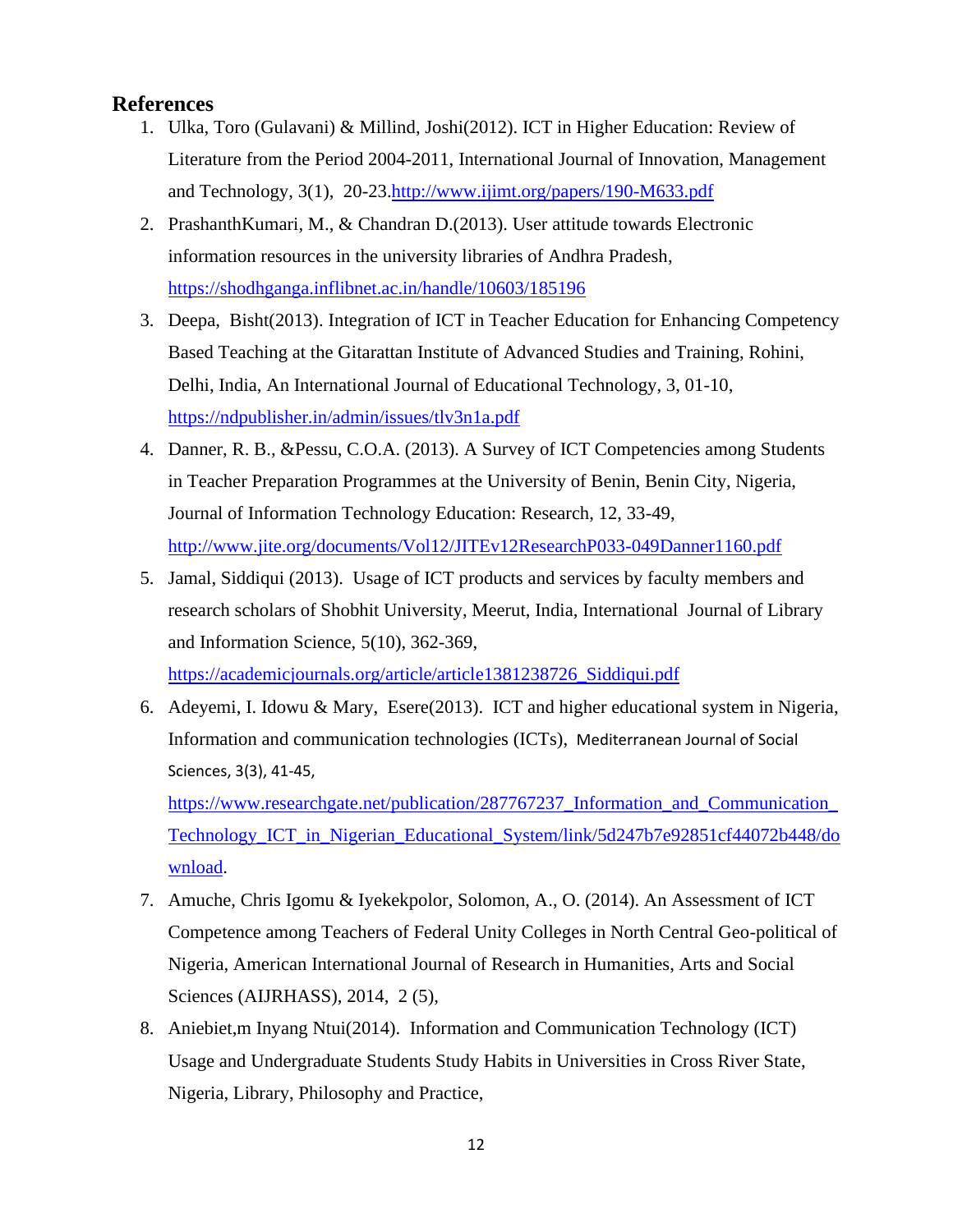[https://www.researchgate.net/publication/292087794\\_Information\\_and\\_Communication\\_](https://www.researchgate.net/publication/292087794_Information_and_Communication_Technology_ICT_Usage_and_Undergraduate_Students_Study_Habits_in_Universities_in_Cross_River_State_Nigeria.4) [Technology\\_ICT\\_Usage\\_and\\_Undergraduate\\_Students\\_Study\\_Habits\\_in\\_Universities\\_i](https://www.researchgate.net/publication/292087794_Information_and_Communication_Technology_ICT_Usage_and_Undergraduate_Students_Study_Habits_in_Universities_in_Cross_River_State_Nigeria.4) [n\\_Cross\\_River\\_State\\_Nigeria.4](https://www.researchgate.net/publication/292087794_Information_and_Communication_Technology_ICT_Usage_and_Undergraduate_Students_Study_Habits_in_Universities_in_Cross_River_State_Nigeria.4)

- 9. Parameshwar, S., &Shankar, Reddy Kolle(2015). Use of Internet and ICT Competency among the Teachers of University of Horticultural Sciences, Bagalkot, Karnataka State, India, Journal of Advances in Library and Information Science, 4(4), 324-330, <http://jalis.in/pdf/4-4/Param.pdf>
- 10. Fakhra, Aziz(2015). Teacher's Information, Communication Technology Competence and Their Attitude toward Use of Computers in University Of The Punjab, Journal of Arts and Social Science, 2(2), 1-15, <https://jass.pk/assets/allabs/Teacher.pdf>
- 11. Sureshkumar T., & Geetha V. (2015). Usage Of Electronic Resources Among Science Research Scholars In Tamil Nadu Universities: A Study, <https://shodhganga.inflibnet.ac.in/handle/10603/207512>
- 12. Velmurugan, V. Senthur, & Dr. Amudha, G. (2015). Use of ICT Based Resources and Services Among the Users of Arts and Science Colleges in Virudhunagar District: A Study, International Research Journal of Library & Information Science, 4(4), 522-535, http://irjlis.com/wp-content/uploads/2015/01/8-IR237.pdf
- 13. Kpolovie, P. J., & Awusaku, O. K.(2016). ICT adoption attitude of Lecturers, European Journal of Computer Science and Information Technology, 4(5), 9-57, [https://d1wqtxts1xzle7.cloudfront.net/50388457/ICT-Adoption-Attitude-of-Lecturers](https://d1wqtxts1xzle7.cloudfront.net/50388457/ICT-Adoption-Attitude-of-Lecturers-with%20cover-page-v2.pdf?Expire)[with cover-page-v2.pdf?Expire](https://d1wqtxts1xzle7.cloudfront.net/50388457/ICT-Adoption-Attitude-of-Lecturers-with%20cover-page-v2.pdf?Expire)
- 14. Abimbola, OyedeleOjeniyi & Airen, EdaleAdetimirin (2016). ICT [Literacy](https://digitalcommons.unl.edu/cgi/viewcontent.cgi?article=4004&context=libphilprac) Skills And Electronic Information Resources Use By Lecturers In Two Private [Universities](https://digitalcommons.unl.edu/cgi/viewcontent.cgi?article=4004&context=libphilprac) In Oyo State, [Nigeria,](https://digitalcommons.unl.edu/cgi/viewcontent.cgi?article=4004&context=libphilprac) Library Philosophy and Practice(e-journals), 1-20, <https://digitalcommons.unl.edu/cgi/viewcontent.cgi?article=4004&context=libphilprac>
- 15. Vadivukkarasi, R., & Kavitha, S.(2016). Utilization Of ICT Among The Faculty Members And Students Of Dental Colleges Affiliated To Mgr Medical University In Chennai,<https://shodhganga.inflibnet.ac.in/handle/10603/240821>
- 16. Omotunde, Oluwatobi. I., & Ajieifeoma, Abigail(2017). Information Communication Technology Training Needs of Academic Staff in Universities in Ekiti State, Nigeria,Library Philosophy and Practice(e-journals),

<https://digitalcommons.unl.edu/cgi/viewcontent.cgi?article=4199&context=libphilprac>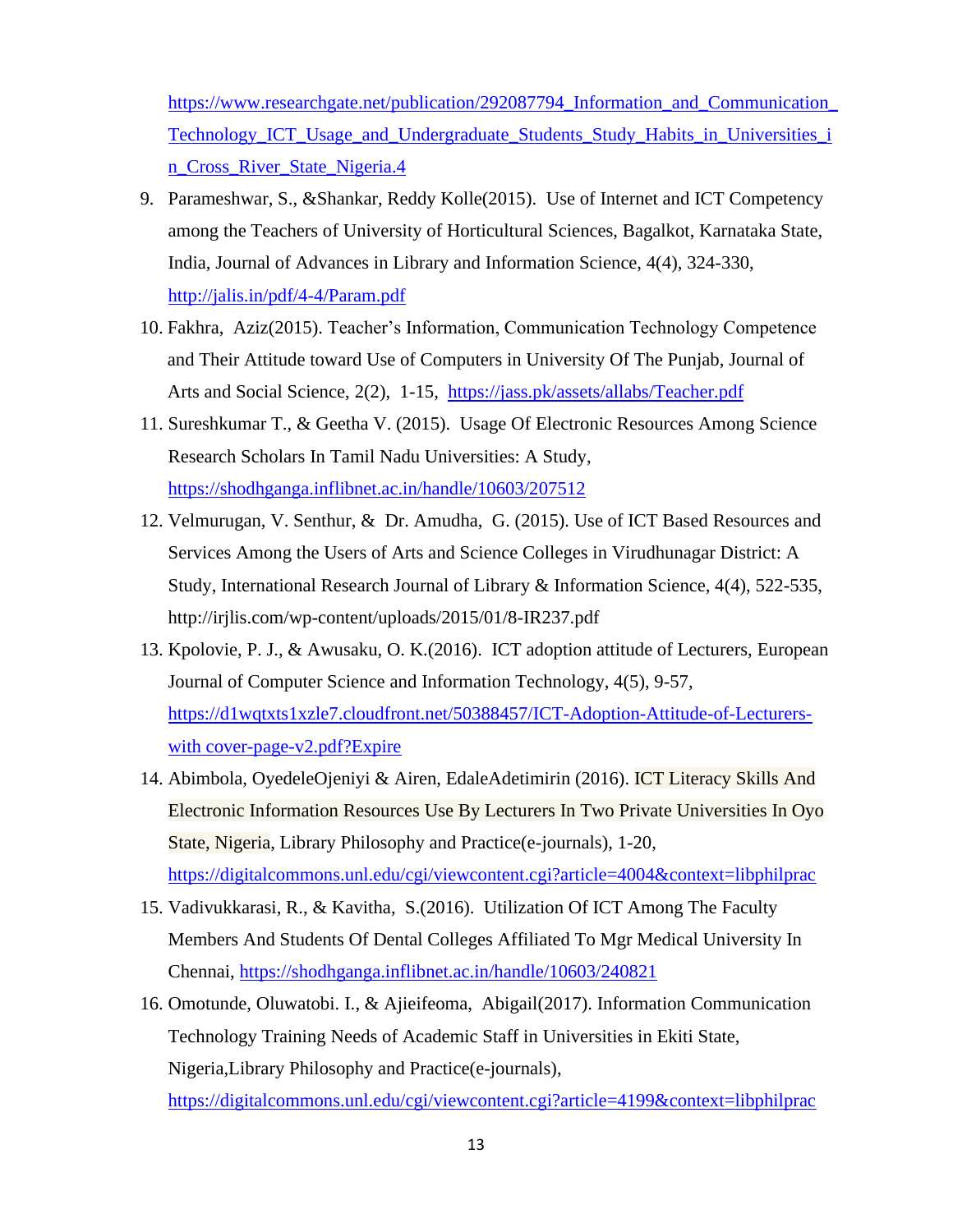- 17. Arpita, Sharma(2018). Information communication technology (ICT) utilization pattern By university teachers, [Journal of Research ANGRAU,](https://www.cabdirect.org/cabdirect/search/?q=do%3a%22Journal+of+Research+ANGRAU%22) .46(1), 108-11, [https://www.cabdirect.org/cabdirect /20183392779](https://www.cabdirect.org/cabdirect%20/20183392779)
- 18. Ramesh, P., & Dr. Baskaran, C. (2018). Use of electronic information resources on Engineering and technology among the faculty Members in the engineering institutions in Coimbatore district,

[https://shodhganga.inflibnet.ac.in/bitstream/10603/288604/1/01\\_title.pdf](https://shodhganga.inflibnet.ac.in/bitstream/10603/288604/1/01_title.pdf)

- 19. Dhirensinh, Ranjitsinh Matilda(2017). ICT Skills And Competency Of LibraryPersonnel's In Degree EngineeringColleges Of Gujarat State: A Study, <https://shodhganga.inflibnet.ac.in/handle/10603/277866>
- 20. Lokachari, Lakshmipathi, Ponnudurai, R., & Ravichandran, P. (2018).Use of ICT Resources and Services by the Faculty Members of Engineering Colleges in Chittoor District, Andhra Pradesh: A Study, Asian Journal of Information Science and Technology, 8(1), 89-92, [https://www.trp.org.in/issues/use-of-ict-resources-and](https://www.trp.org.in/issues/use-of-ict-resources-and-services-by-the-faculty-members-of-engineering-colleges-in-chittoor-district-andhra-pradesh-a-study)[services-by-the-faculty-members-of-engineering-colleges-in-chittoor-district-andhra](https://www.trp.org.in/issues/use-of-ict-resources-and-services-by-the-faculty-members-of-engineering-colleges-in-chittoor-district-andhra-pradesh-a-study)[pradesh-a-study](https://www.trp.org.in/issues/use-of-ict-resources-and-services-by-the-faculty-members-of-engineering-colleges-in-chittoor-district-andhra-pradesh-a-study)
- 21. Prasad, M., & Dr. Baskarn, C. (2019). Use of Electronic resources on scholarly information access by the access the faculty members of the state universities in South Tamilnadu, Journal of Advances in Library and Information Science, 7(4), 275-283, [https://www.researchgate.net/publication/330083202\\_Use\\_of\\_Electronic\\_Resources\\_on\\_](https://www.researchgate.net/publication/330083202_Use_of_Electronic_Resources_on_Scholarly_Information_Access_by_the_Faculty_Members_of_State_Universities_in_South_Tamil_Nadu/link/5c2ca164299bf12be3a8206e/download) Scholarly Information Access by the Faculty Members of State Universities in Sou [th\\_Tamil\\_Nadu/link/5c2ca164299bf12be3a8206e/download](https://www.researchgate.net/publication/330083202_Use_of_Electronic_Resources_on_Scholarly_Information_Access_by_the_Faculty_Members_of_State_Universities_in_South_Tamil_Nadu/link/5c2ca164299bf12be3a8206e/download)
- 22. Adetola, Ayotunde Kehinde &Abubakar, Lanre Folorunsho (2019). ICT Competence And The Use Of E-Resources Among Faculty Members In Ilorin Metropolis, Library Philosophy and Practice(e-journals),

<https://digitalcommons.unl.edu/cgi/viewcontent.cgi?article=6328&context=libphilprac>

- 23. Hemesha, Hebbandi Nagappa & Santhosh. Kumar K.T.(2020). A study of Competencies and Attitude in use of ICT among Librarians of Govt. and Aided First Grade Colleges affiliated to University of Mysore, Library Philosophy and Practice(e-journals), <https://digitalcommons.unl.edu/libphilprac/4592/>
- 24. Muhammad, Muhammad Suleiman, Adamu, Tijjani Yahya &, Mohammed, Tukur(2020). Effective Utilization of ICT Tools in Higher Education, Journal of Xidian